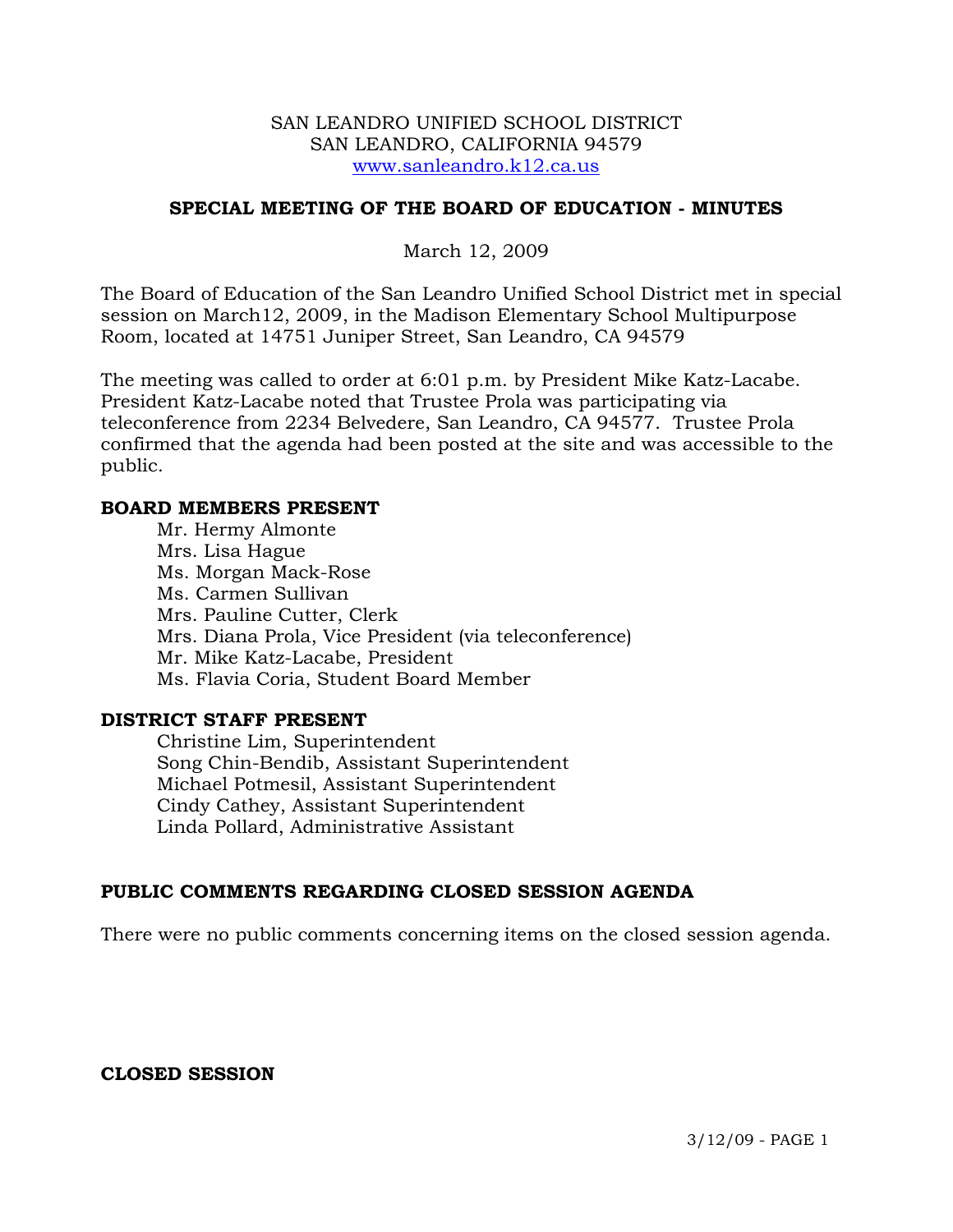At 6:02 p.m., the Board went into closed session for Public Employee Discipline/Dismissal/Release/Hiring and Conference with Labor Negotiator pursuant to Government Code Sections 54957, and 54957.6. The closed session was adjourned at 7:00 p.m.

The Board returned to open session at 7:10 p.m. with the Pledge of Allegiance to the Flag. President Katz-Lacabe said the Board had been in closed session where no action was taken.

# **APPROVAL OF AGENDA**

On a motion made by Mrs. Cutter and seconded by Ms. Sullivan, the Board approved the agenda for the special meeting of March 12, 2009, by a 7-0 vote. Trustee Prola voting via teleconference.

# **PUBLIC TESTIMONY ON NON-AGENDA ITEMS**

None

# **REPORTS**

- 1) Correspondence Clerk Cutter reported receipt of the following emails between March 5, 2009 – March 12, 2009: From Yvonne White regarding budget cuts – San Leandro High School library; from Fawnya Neff regarding comments at previous meetings: Understand the job duties of the cut positions; from Dan Martin regarding stating his support for SLTA's spokepersons; from Carol Delton regarding questions regarding Fund balances and categorical Fund Sweeps; from Patricia Bidar regarding cuts for 2009-10 SLUSD budget; from Julie Pence-Wallan, Judi Burle regarding budget cuts-Class Size Reduction; from Lynda Campfield regarding keep cuts away from the classroom; from Mary Ann Valles regarding budget cuts-the Board's process-middle school VPs; from Garry Grotke regarding various suggestions for across-the-board cuts; from Shirley Beal regarding consideration for the job duties of the potential cut position CSEA; from Mimi Cano regarding support for Adult School classes; from Audrey Brown regarding keep arts in our schools – use of VAPA funds; from Shirley Harvey regarding budget cuts – problems with the process-know the job duties of the positions being cut; from Tracey Lantz regarding validating the support given to sites by District administration; from Casey J. Wilson regarding supports cuts at DO vs. school sites; from Samuel Goldman regarding supports across-the-board – a team sharing effort; and from Lorraine Yohikawa regarding support VPs at John Muir Middle School.
- 2) Student Representative Report There was no report
- 3) Union Representative Reports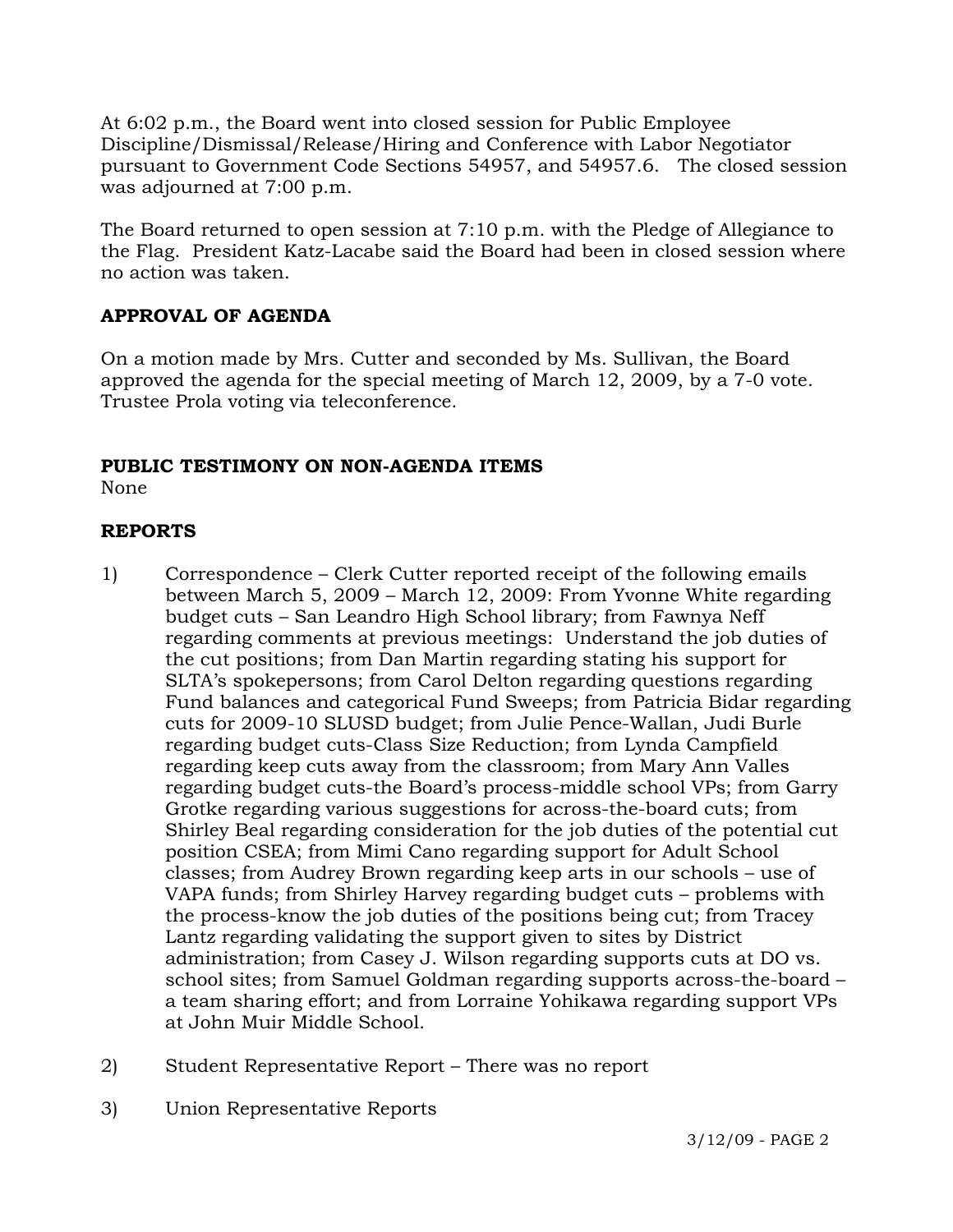- Karen Perez, California School Employees Association (CSEA) Vice President, found the Boards' leadership wreckless and disappointing. She urged the Board to "do your homework" before making any reductions to CSEA members.
- Billy Campbell, Teamsters Representative, reminded the Board of their responsibility to make the reduction decisions and to remember that there was no room to cut maintenance.
- Chad Dutton, on behalf of the Carpenters' Union, expressed his confusion with regards to all of the endless changes to the proposed reduction lists from week to week.
- Jon Sherr, President of the San Leandro Teachers' Association (SLTA) continued to advocate against making cuts to programs that our students depend on, adding SLTA feels that there is funding available. He urged the Board to not increase Class Size Reduction to more than 24:1, and not to cut elementary preps, or Lighthouse teachers.
- Jan Nuño, on behalf of the San Leandro Managers' Association, stated that SLMA is ready to come together and solve the problems. Mrs. Nuño was joined by middle school vice principals and District administrators who described what their position entails and the impact it would place on site staff and the District if their positions were reduced or eliminated.
- 4) Superintendent's Report Superintendent Lim reported that she would defer specific comments to Conference Item 4.1-CF, March 3, 2009, Budget Reduction List, and Action Item 2.1-A, Resolution #09-21 Reduction or Elimination of Certain Particular Kinds of Services for the 2009-2010 School Year; however, she noted that the many questions raised by San Leandro Teachers' Association member Carol Delton would be specifically addressed when the Second Interim Report is presented this evening by Assistance Superintendent Song Chin-Bendib.

Business Operations

# **CONFERENCE ITEM**

Business Operations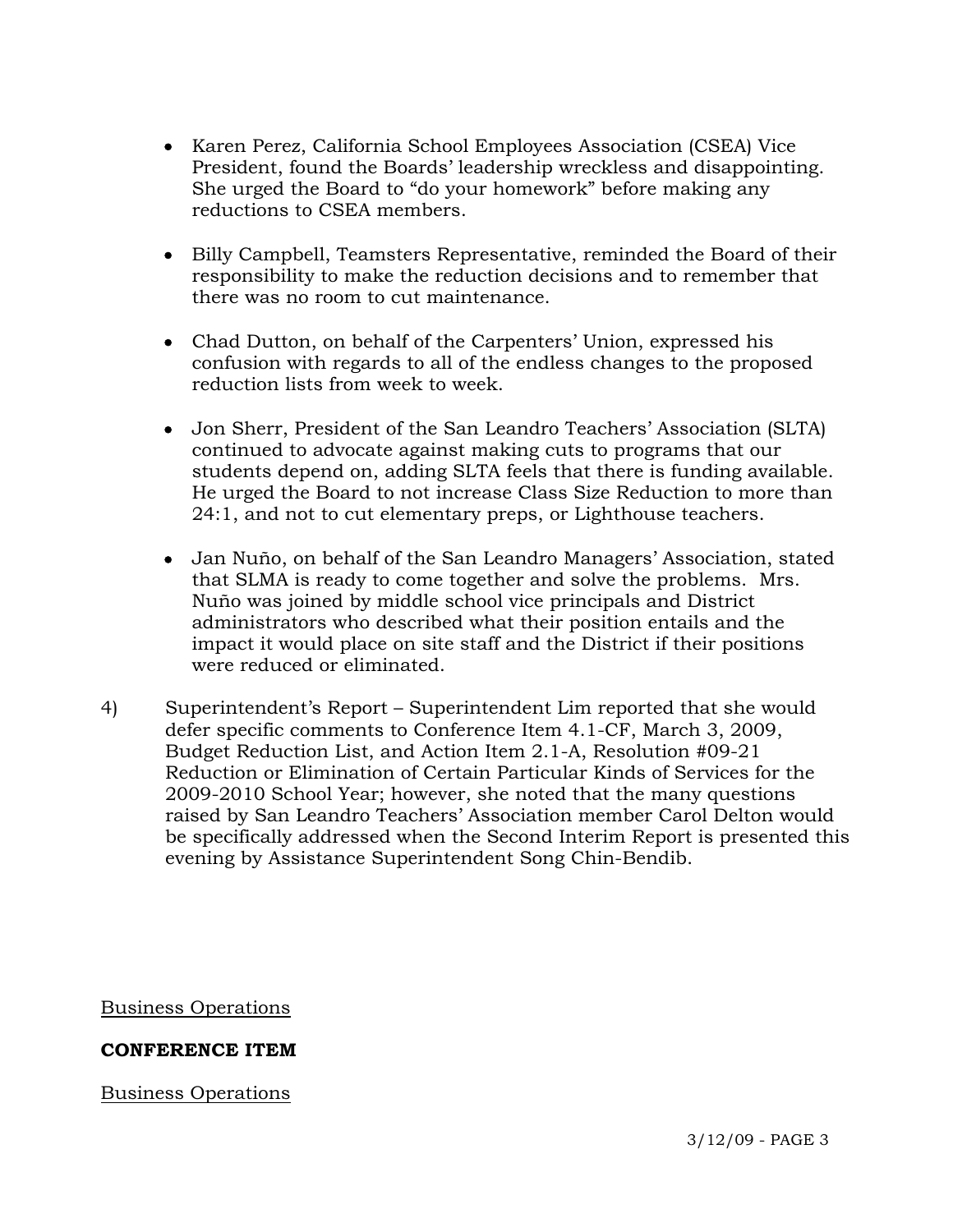# 4.1-CF March 3, 2009, Budget Reduction List

The Board discussed and considered the March 3, 2009, Budget Reduction List which identified \$4,047,307 in positions and services.

Superintendent Lim commented that she was recommending that the District not cut \$4 million.

### **PUBLIC COMMENT**

• Patty Fishbaugh requested that it would be very helpful if the audience had copies of the recommended cuts to follow along, at which time, copies were made and distributed.

The Board shared their thoughts regarding the state of the economy, recommended reductions, and the impact to the District. They also offered alternative suggestions such as furloughs to save jobs. It was also suggested that the Trustees consider using the money saved from the reduction of their stipends towards training to assist the Board in ways to work together more effectively.

Before proceeding further with the discussion, and at the request of the Board, Assistant Superintendent Song Chin-Bendib, Business Services, presented the 2008-2009 Second Interim Report. It was explained that the Second Interim Report covers actual expenditures from July 1, 208, to January 31, 2009, and also requires a balanced budget for two subsequent fiscal years, 2009-10 and 2010-11. Highlights of the presentation included:

- Multi-year projected budget assumptions
- General Fund multi-year projections unrestricted and restricted
- Variance Report between the First and Second Interim reports

• It was reported that the Business Department, after conducing various analyses and finishing the Second Interim, has determined that the deficit factor for the current year 2008-09 now results in the change from the original projected loss of \$307 per Average Daily Attendance (ADA) to \$167 per ADA.

In addition, through stringent cost-saving measures, including the freezing of unfilled positions and freezing or reducing operational spending, the District has been able to absorb the Budget deficits in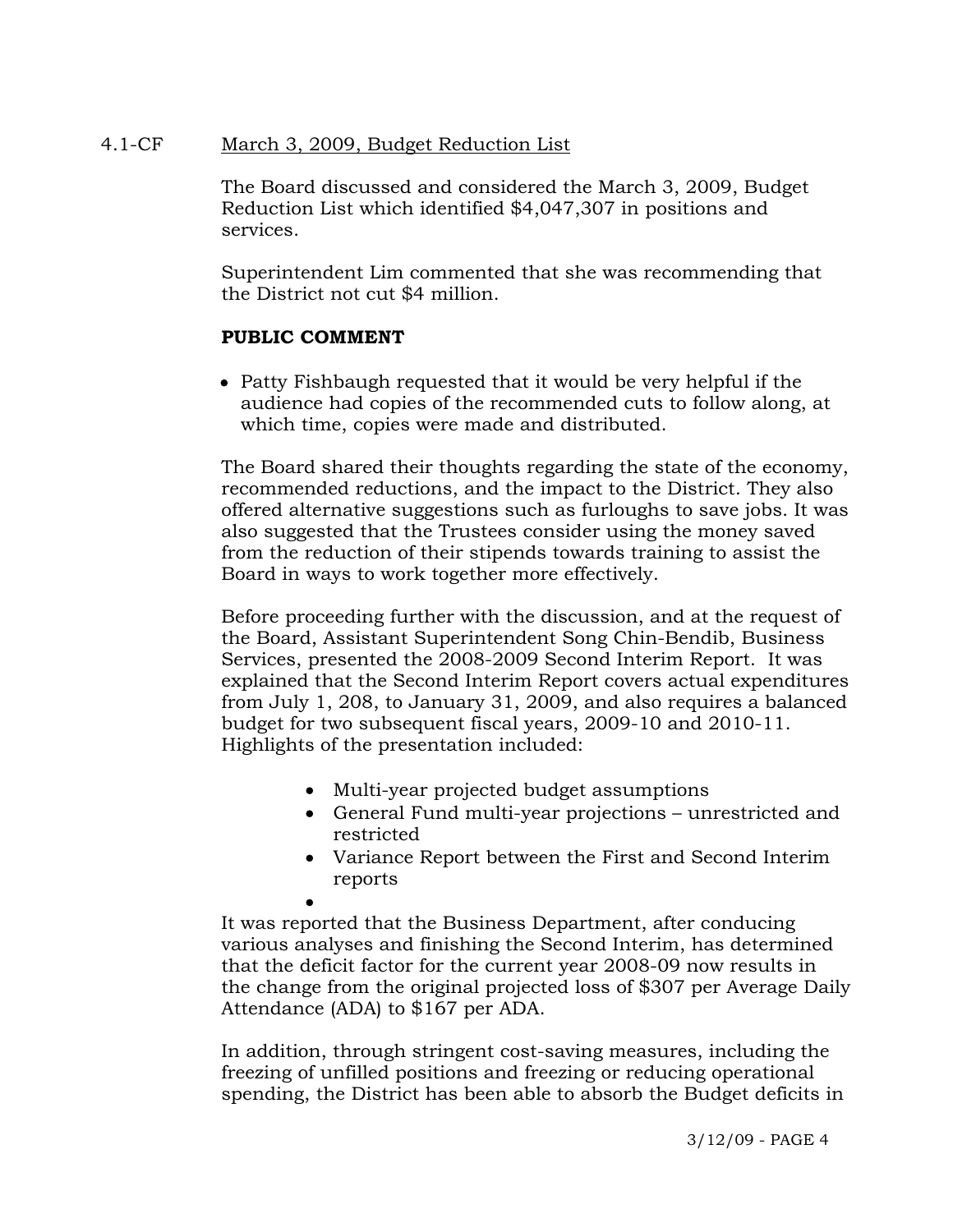2008-2009 and leave a projected balance of \$730,793. The required multi-year budget projection indicates that the District has adequate resources for 3% reserve at the end of the three year period.

Ms. Chin-Bendib also explained that the flexibility sweep of 2007-08 ending balance of allowable categorical program and flexibility transfers of Tier III programs results in an amount of \$829,180. However, this amount could not be incorporated into the Second Interim Report until a public hearing has occurred, noting that a public hearing on the sweep and flexibility transfers of Tier III programs has been scheduled for March 17, 2009, which is the next regularly scheduled Board meeting.

Following the presentation staff addressed questions raised by the Board.

### **ACTION ITEM**

### 4.1-A Second Interim Report Fiscal Year 2008-2009

On a motion made by Mrs. Hague and seconded Ms. Sullivan by, the Board approved the Second Interim Report – Fiscal Year 2008-2009 as presented by a 7-0 vote. Trustee Prola voting via teleconference.

### Human Resources

2.1-A Resolution #09-21, In the Matter of the Reduction or Discontinuance of Certain Particular Kinds of Services for the 2009-2010 School Year

> The Superintendent commented that it was her recommendation that the Board amend and adopt this resolution, to include one through five:

- 1. Change Class Size Reduction) from 41 FTE (based on CSR 28:1) to 26 FTE (based on CSR 24:1)
- 2. Counseling
- 3. Independent Study Program Teaching
- 4. Curriculum Specialist
- 5. Assistant Director of Curriculum and Instruction (replacing with Coordinator of Curriculum and Instruction)

In addition, the Superintendent was recommending that six through fourteen not be included in the resolution:

- 6. Middle School Vice Principals
- 7. Director of Student Support Services
- 8. Elementary Prep Teacher (1-3)
- 9. Director of Curriculum and Instruction and Professional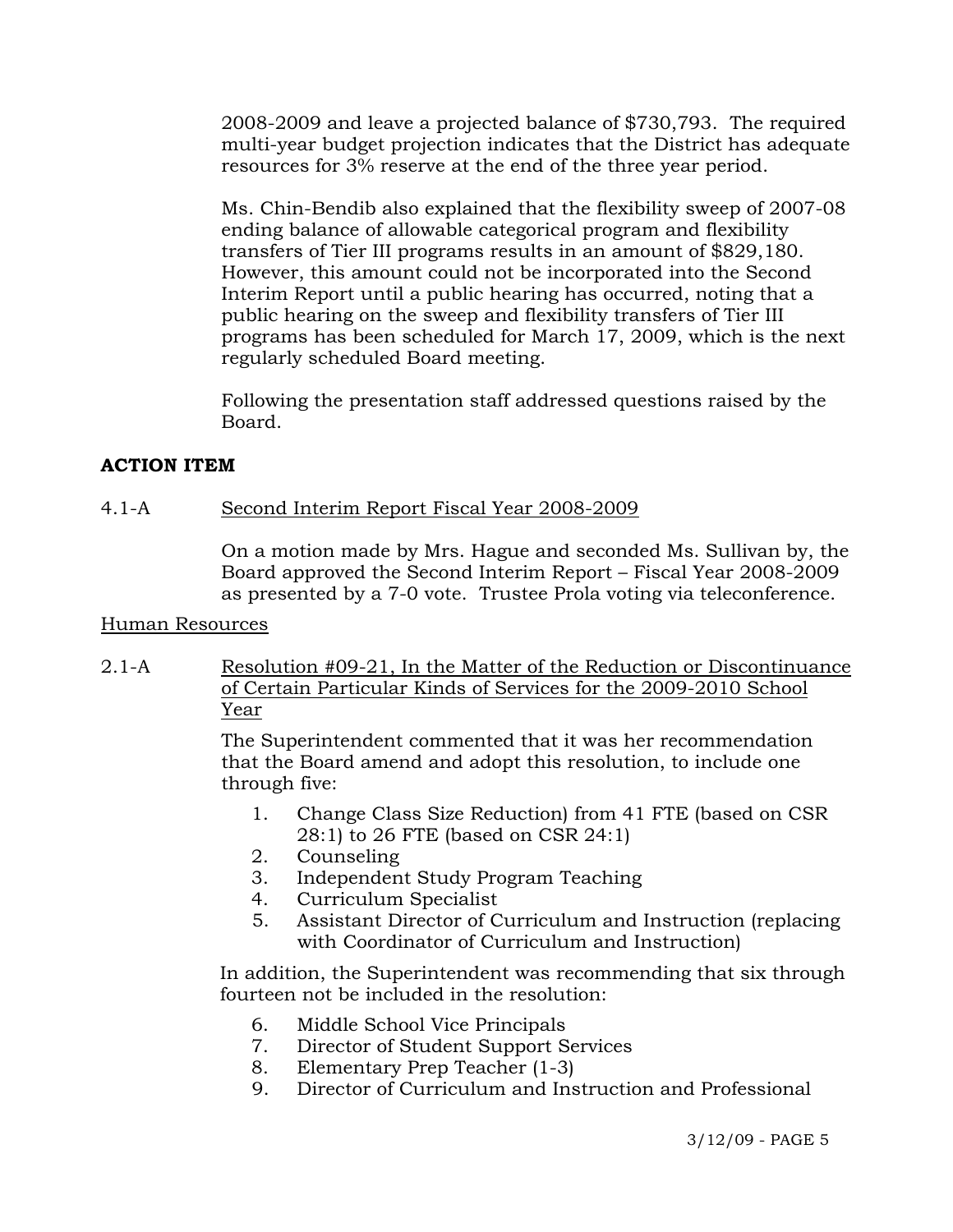Development

- 10. Assistant Director of Research and Evaluation
- 11. Director of Special Services
- 12. Assistant Director of Special Services
- 13. Coordinator of Special Services
- 14. Gear Up Grant Coordinator

# **PUBLIC COMMENTS**

The Board heard comments from the following District administrative staff, teachers, classified personnel, parents, students, and community members regarding the recommended reduction or discontinuance of certain particular kinds of services: Elisha Feliciano, Robin Michel, Jan Nuño, Pamela Carbonell, Valerie Suarez, Amy Furtado, Sheila Lawrence, James LaRossa, Judith Cameron, Daniel Chaja, Juan Gonzalez III, Belen Magers, Garry Grotke, Alex Harp, Ling King, Katherine Piccus, Rick Richards, Pamela Richards, Janet Beck, Tiare Pena, Jocelyn Gooch, Carol Alvarez, Brigitte Powell, Tanya Solis, Linda Brown.

At 10:25 p.m., on a motion made by Mrs. Hague and seconded by Mrs. Cutter, the meeting was extended to 1 a.m. by a 7-0 vote.

The Board responded to public comments and criticism with regards to the decisions made by the trustees acknowledging that the budget review process was "less than perfect," and the difficulty it has been making these decisions.

On a motion made by Mrs. Cutter and seconded by Mrs. Hague, the Board adopted the amended Resolution #09-21, In the Matter of the Reduction or Discontinuance of Certain Particular Kinds of Services for the 2009-2010 School Year to only include reducing Elementary Teaching (K-3) to 26 FTE (i.e. CSR 24:1), Counseling (4.7 FTE), Independent Study Program Teaching (1.8 FTE), Curriculum Specialist, 1.0 FTE), and replacing the Assistant Director of Curriculum and Instruction (1.0 FTE) with Coordinator of Curriculum and Instruction by a 7-0 vote. Trustee Prola voting via teleconference.

Following the adoption of the resolution, Mrs. Prola offered an amendment to the resolution to also include all certificated District Office personnel.

On a motion made by Mrs. Prola and seconded by Mr. Almonte, the motion failed by a 1-6 vote. Trustee Prola voting yes via teleconference. Trustees Almonte, Cutter, Hague, Katz-Lacabe, Mack-Rose and Sullivan voting no.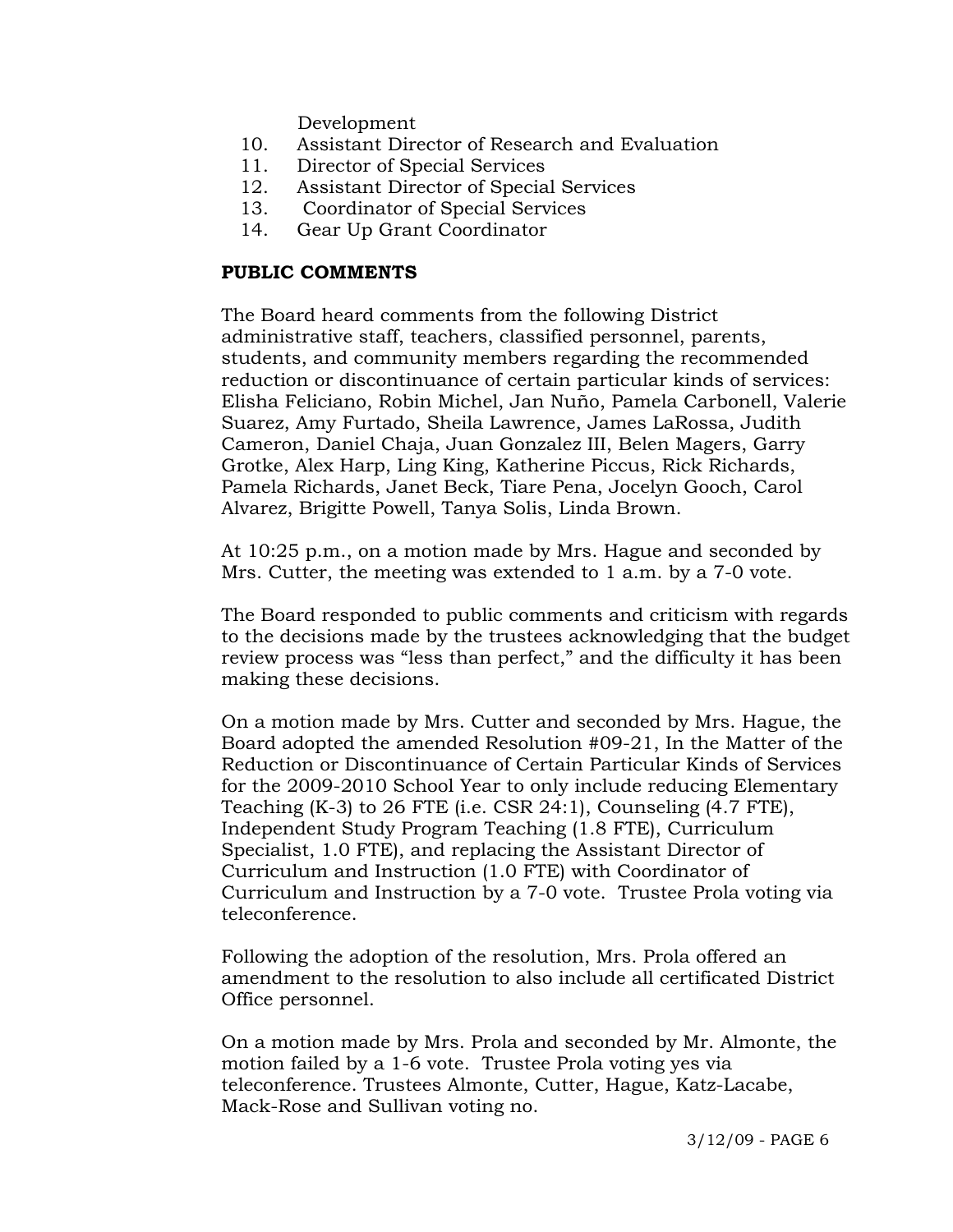# **ADDITIONAL SUGGESTIONS AND COMMENTS FROM BOARD MEMBERS**

- Mrs. Cutter stressed the importance of training for the Board in the areas of what it means to be a Board member, duties, and responsibilities.
- Mrs. Hague agreed with Mrs. Cutter, adding she was looking forward to working with the Finance Committee in prioritizing and securing additional revenue towards restoring lost positions and programs.
- Ms. Sullivan reiterated her suggestion of furloughs and/or percentages acrossthe-board, as an alternative to loss of jobs, and prioritization and restoration of those jobs already reduced and/or eliminated. She also hoped that the stimulus package would bring additional money for the District.
- Ms. Mack-Rose reiterated that the Board reenacted a Board Parcel Tax Ad Hoc committee at the last meeting.

Following Board member comments the Board returned to closed session at 11:00 p.m. and reconvened to open session at 12:47 a.m., where Mr. Katz-Lacabe reported that no action was taken.